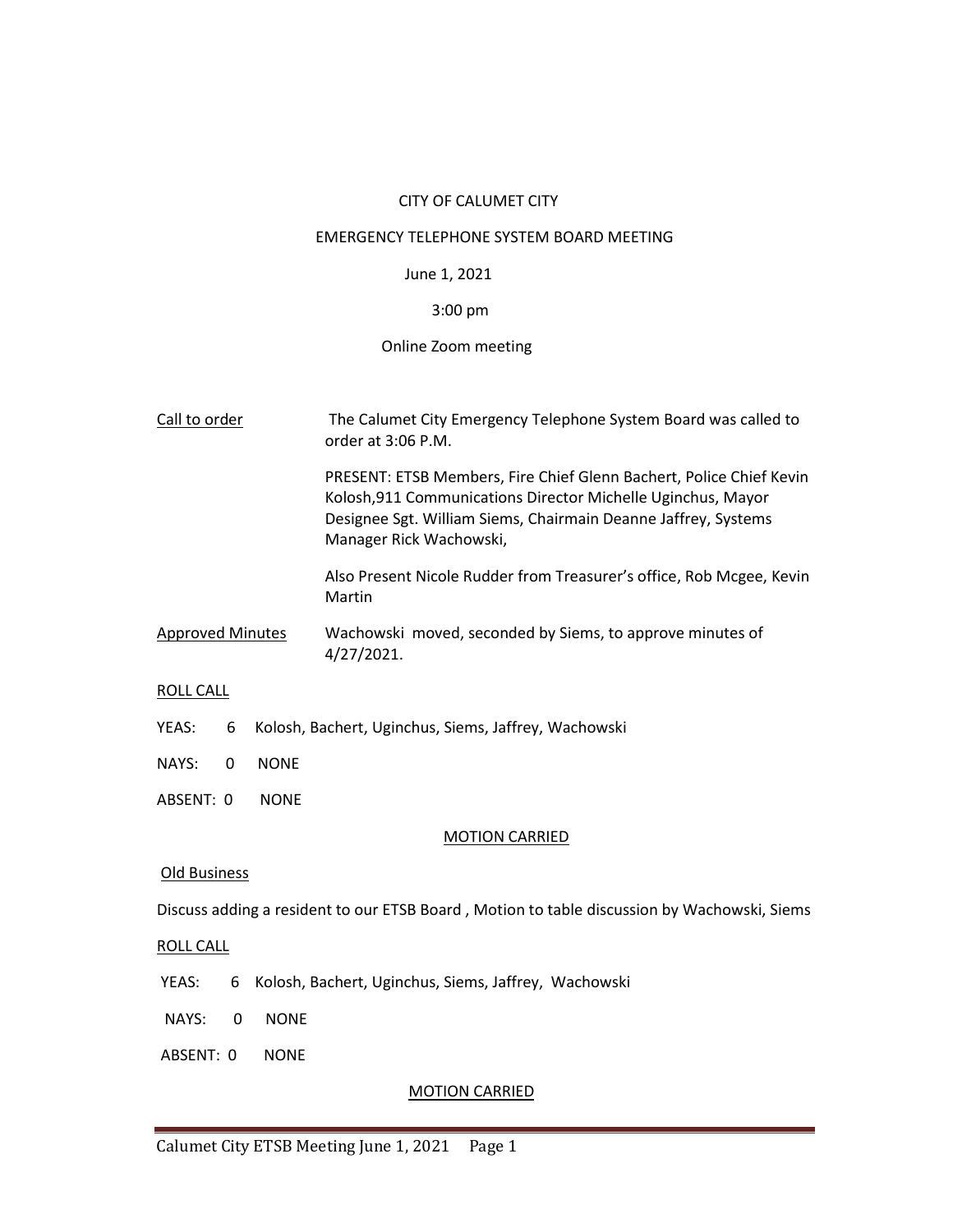Approve to renewal contract 815-00 from Miner Electronics for the managed services wireless from 8/1/2021 to 7/31/2022 in amount of \$2,358.5 monthly.

Uginchus advised this is the renewal for police radios.

Siems advised to reach out to Miner Electronics to get cost of 3year, 4 year and 5 year contract renewal with breakdown.

Uginchus advised will reach out to Miner to get the updated quotes.

#### New Business

Approve the purchase of 5 2TB WD external drives from CDS office technologies in amount of \$475.00 and have treasurer remit payment.

Motion by Kolosh, Seconded by Siems

#### ROLL CALL

YEAS: 6 Kolosh, Bachert, Uginchus, Siems, Jaffrey, Wachowski

NAYS: 0 NONE

ABSENT: 0 NONE

#### MOTION CARRIED

Treasurer's Report Nicole Rudder was present from the Treasurer's office. Rudder went over the treasure report.

Approve bill listing : \$ 10,464.04

|                          | Apco International 5/7/2021 CTO Training course       | \$484.00   |
|--------------------------|-------------------------------------------------------|------------|
| <b>Miner Electronics</b> | 4/1/2021 May 2021 Contract 815-00 \$3,930.76          |            |
| <b>Miner Electronics</b> | 4/1/2021 May 2021 Contract 751-01 \$1,556.00          |            |
| Language Line            | 3/31/2021 April 2021 services                         | \$28.21    |
|                          | Motorola Solutions 4/2/2021  Daniel Stoney (Spillman) | \$247.50   |
| Verizon                  | 5/12/2021 March 21 April 2021                         | \$4,217.57 |

Motion to approve bill listing in amount of \$10,464.04

Motion by Siems, seconded by Wachowski.

## ROLL CALL

YEAS: 6 Kolosh, Bachert, Uginchus, Siems, Jaffrey, Wachowski

NAYS: 0 NONE

ABSENT: 0 NONE

#### MOTION CARRIED